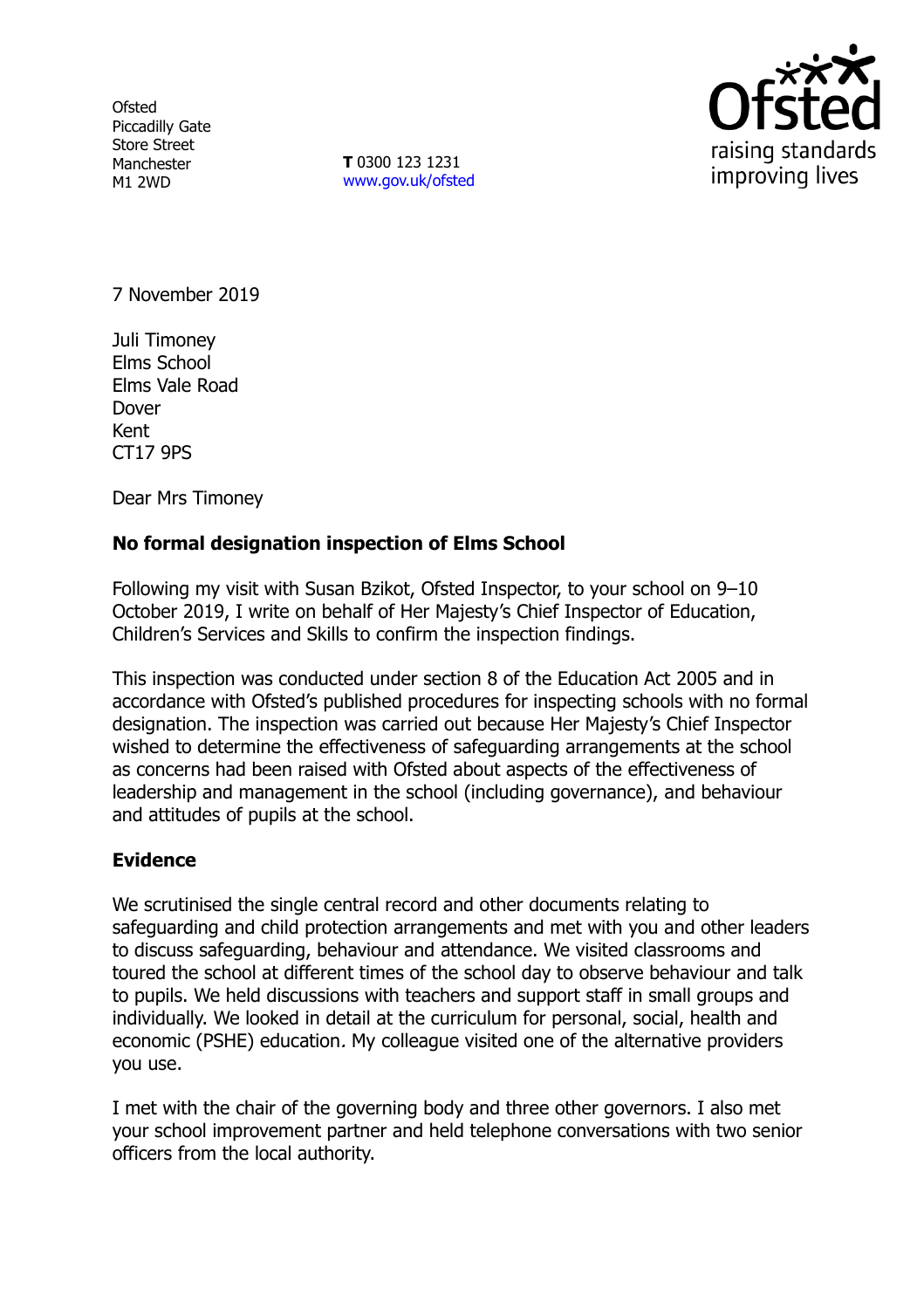

We looked at a wide range of documentary evidence, including education, health and care plans (EHC plans) and information about pupils on part-time timetables. We took account of the 51 responses to the confidential staff survey, the 12 responses to the pupil survey and the six responses to the Ofsted Parent View online survey.

Having considered the evidence I am of the opinion that at this time:

Safeguarding is effective.

# **Context**

Since the previous inspection in October 2017, the number of pupils on roll has grown significantly from 105 to 147. All pupils have an EHC plan. Approximately three quarters of pupils have a main diagnosis of social, emotional and mental health needs, with the remaining quarter having a main diagnosis of autism spectrum disorders. The school has reorganised into a lower school for Years 1 to 4, a middle school for Years 5 to 8 and an upper school for Years 9 to 11. Leaders have a strategy to increase provision for younger pupils so that their needs can be supported earlier. As a result, an additional primary class was opened in April 2019.

As part of the rapid growth, the school worked with the local authority to admit a number of additional older pupils who had been out of education for prolonged periods of time. The school uses two alternative providers and external tutors to support pupils who are unable to attend the school site full time (or at all) for various reasons. Approximately 15% of pupils on the school roll attend the school site part time or not at all.

At the time of this inspection, there were significant ongoing building works to improve the safety of the school site; these were being carried out while pupils were not at school during evenings, weekends and holidays. Staff turnover is in line with other local special schools; however, there has been a recent increase in staff absence.

There is a well-defined culture of safeguarding within the school that takes into account the context of the pupils that the school serves and the communities in which they live. Policies and training are adapted to take specific account of the needs of pupils. Staff have up-to-date training and a thorough understanding of how to record and pursue any concerns about pupils' welfare. Staff develop a bond of trust with pupils while maintaining appropriate boundaries. Leaders responsible for safeguarding work well with other agencies and professionals to help keep pupils safe.

The school's innovative introduction of its own fleet of transport means that school staff have direct contact with the majority of families on a daily basis. As a result, drivers and escorts are often able to flag any worries about pupils to senior staff at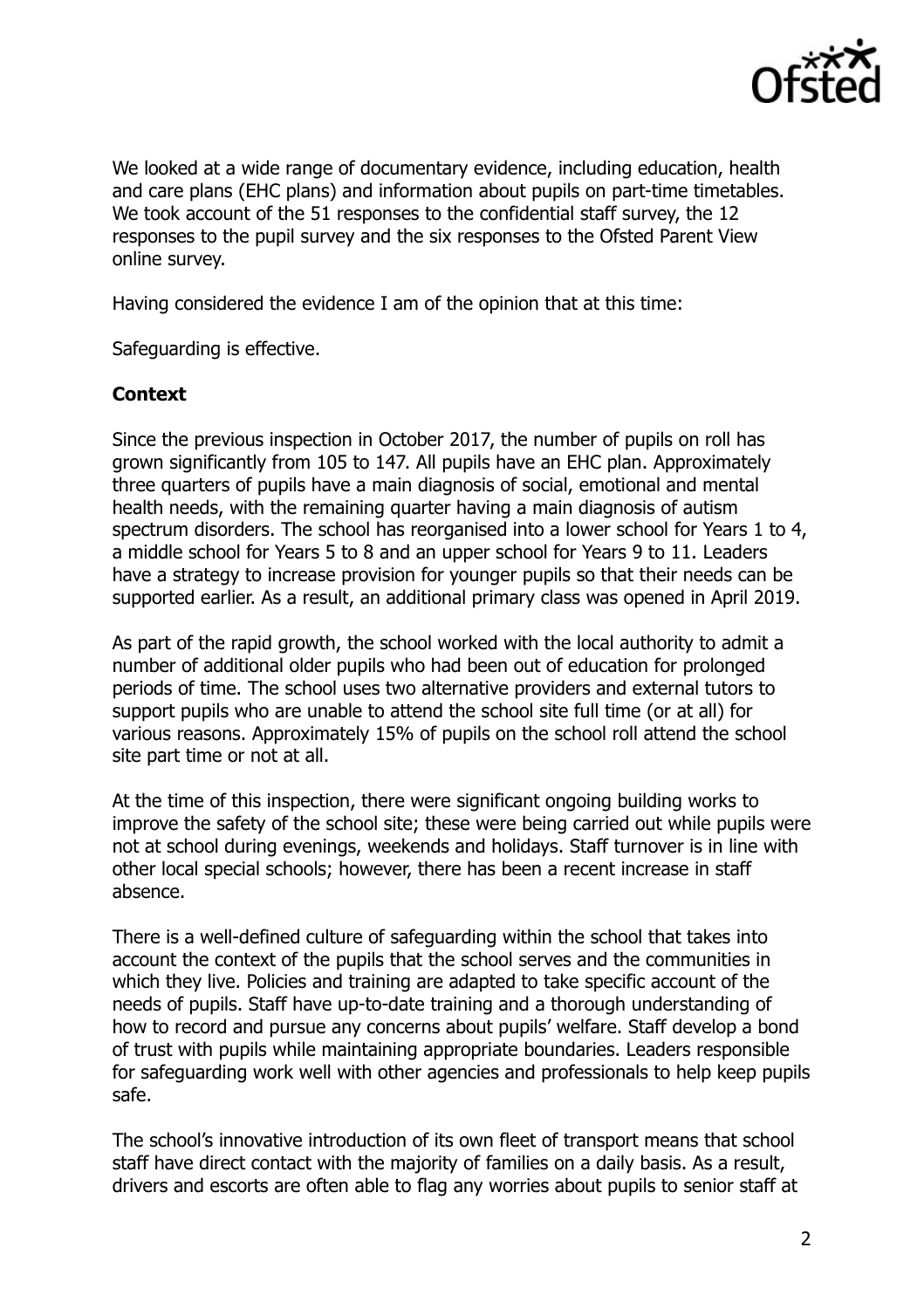

an early stage. However, a few pupils on the school roll do not currently attend the school site or have regular contact with school staff. This makes it more difficult for leaders to ensure that they are safe and well.

At times, the school is lively and loud, which is not unexpected given the needs of the pupils. Staff are well trained in managing behaviour and this means that for most pupils the day runs smoothly, they learn well and they take pride in their work. From the well-rehearsed arrival at school, through lesson times, breaktimes and on to the end of the day, there are clear routines. As pupils settle into the school they know what is expected of them. Most pupils appreciate and understand the rewards available for behaving well and the sanctions that are used when they do not. Some pupils take on additional responsibilities and leadership within the school; they are known as the 'leaf' team, which stands for 'listen, empower, action and friendship'.

Current building work is designed to make the school safer and sensibly manage the movement of pupils. These changes are much needed given the more complex needs of some pupils and recent incidents of very challenging behaviour. Although not yet complete, leaders, staff and pupils believe that the improvements are for the better and will make everyone feel safer.

The programme of PSHE is well thought out and meets the requirements of national guidance and the needs of pupils. Important life skills and relationships and sex education are appropriately included in the programme that most pupils study weekly on a Monday afternoon. The school-wide programme is very much planned to help keep pupils safe, including when online. In addition to the planned programme, leaders respond well to emerging issues. For example, some pupils have received additional guidance and support about the dangers of drug misuse and gang culture, including from well-informed outside speakers.

On the whole, staff feel well supported by colleagues and leaders when it comes to managing behaviour. They are well trained and know there are experts and leaders they can call upon in the school when needed. Most staff feel part of a strong cohesive team of staff who work together to do the best they can for the pupils they teach and care for. However, there are a few staff who do not feel positive and feel less well supported by leaders, or question the consistency of decisions that leaders make, including about behaviour. Staff appreciate the steps leaders take to support their well-being, including providing access to enhanced health care. Nonetheless, recent high levels of staff absence have taken their toll on staff morale and well-being and have had a negative impact on the behaviour of some pupils.

Sometimes, a pupil's behaviour is so challenging that they could put themselves, a peer or a member of staff in danger of harm. In these instances, staff are trained to try to deescalate situations through talking. However, staff may ultimately need to use appropriate physical interventions. There has been a recent improvement in the way these incidents are recorded. Despite this improvement, leaders do not analyse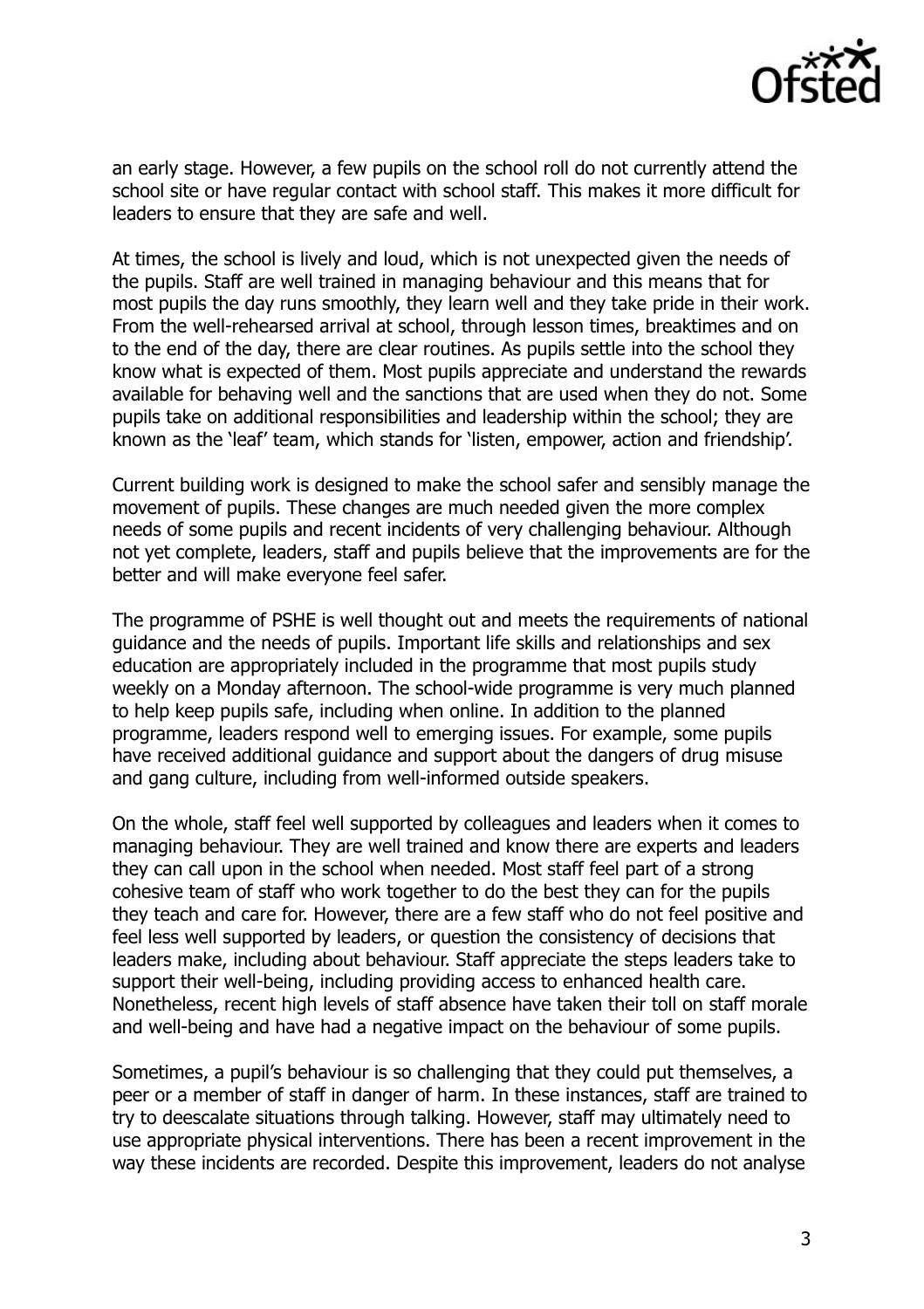

the cause of the incidents carefully enough to understand when there are peaks in the need to use physical intervention and what led to this.

Overall rates of attendance are rising slowly but still remain low. In addition to regular absence, a significant minority of pupils on roll do not attend the school full time or at all for a variety of reasons. Some pupils attend alternative provision for part of the week and some pupils are on part-time timetables as part of the transition phase when joining the school.

A small group of pupils do not attend the school at all because they, their peers or staff may feel or be unsafe. Some of these pupils have been waiting for up to 18 months for more suitable educational provision. The school and local authority are not ensuring that these pupils are receiving their entitlement to a full-time education. At best, they receive some individual tutoring in English and mathematics off site. As a result of this inspection, the headteacher has formulated a plan to give these pupils access to a wider, more practical curriculum, including art, computing, design technology, food technology, physical education and science, individually or in small groups outside of the normal school day.

Governors receive suitable training and visit the school regularly. They also receive detailed termly reports from the headteacher. However, they do not know enough about the pupils who are not attending school full time or about the recent spikes in behaviour incidents and physical interventions. As a result, they are not able to support or challenge leaders to work with the local authority to improve access to full-time education for some of the most vulnerable pupils on the school roll.

# **External support**

In recent months, the local authority has carried out an audit of the school's safeguarding arrangements. Among other findings, this confirmed the need for the current building improvements. The school improvement partner analysed the records of physical intervention and gave school leaders advice on how these could be improved, and the additional training staff would need to do this.

Local authority case workers were aware that individual pupils were not attending school or were on part-time timetables. Senior officers explained the difficulties of finding alternative suitable placements for these pupils. However, the local authority did not have a strategic overview of the high numbers of pupils who were not receiving a full-time education for various reasons at the time of this inspection.